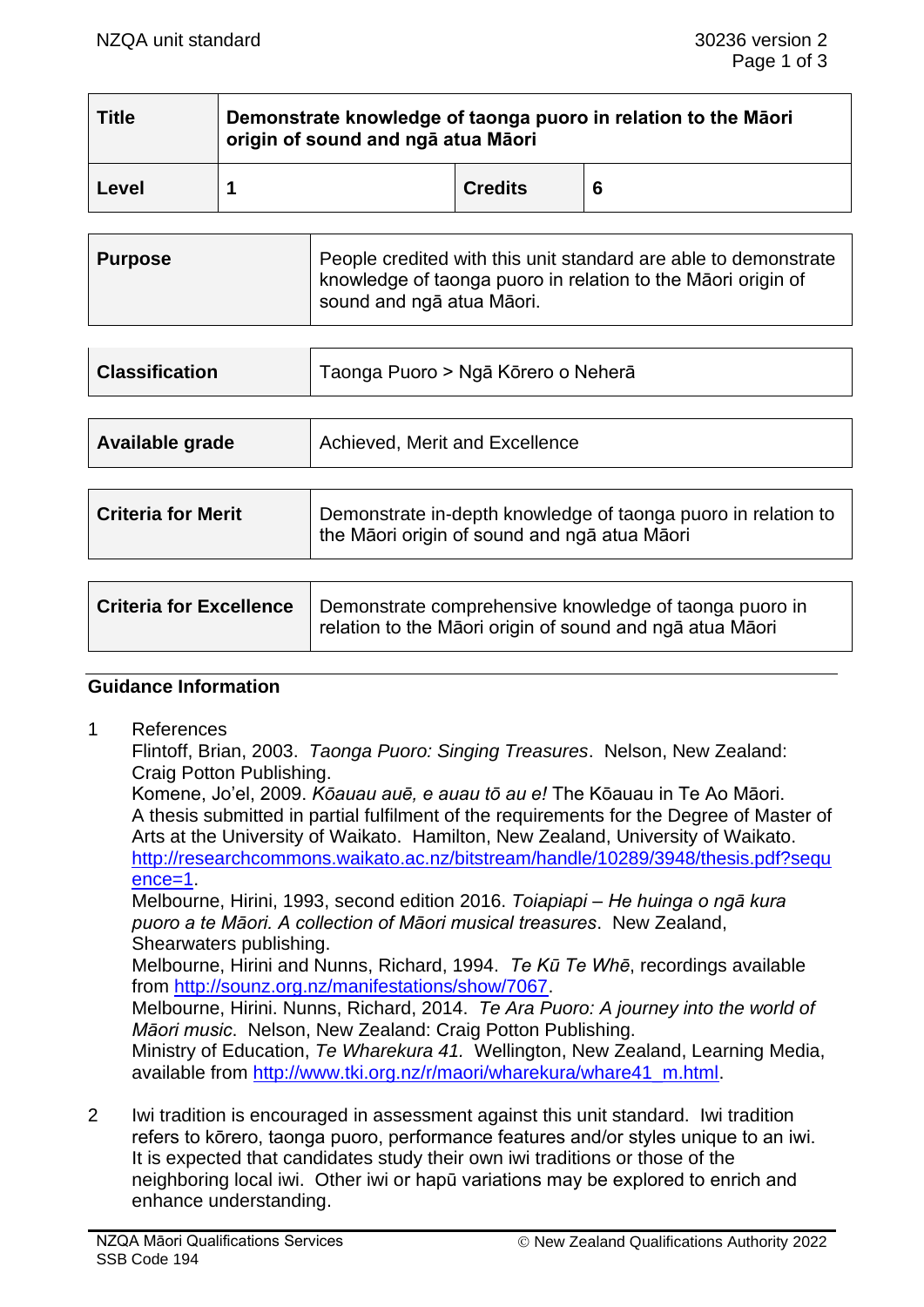- 3 Local taiao is encouraged to be incorporated such as moana, ngahere, ngā atua Māori.
- 4 This unit standard is intended to assess essential knowledge and skills required to ensure the survival of taonga puoro.
- 5 For an achieved grade, ākonga must demonstrate knowledge of taonga puoro in relation to the Māori origin of sound and ngā atua Māori.

For a merit grade, ākonga must demonstrate in-depth knowledge of taonga puoro in relation to the Māori origin of sound and ngā atua Māori. This will be evidenced through describing the general reo of each of the taonga puoro whānau in depth and linking them to the traditional kōrero pertaining to that whānau.

For an excellence grade, ākonga must demonstrate comprehensive knowledge of taonga puoro in relation to the Māori origin of sound and ngā atua Māori. This will be evidenced through describing the reo of each of the taonga within the taonga puoro whānau and linking them to the traditional kōrero pertaining to that whānau.

#### 6 Glossary

*Whānau of taonga puoro* refers to the families of instruments associated with a particular atua Māori and related by sound origin.

*Whakapapa* refers to history, origin stories, links to atua, pūrākau, pakiwaitara, links between whānau of taonga puoro.

# **Outcomes and performance criteria**

## **Outcome 1**

Demonstrate knowledge of taonga puoro in relation to the Māori origin of sound and ngā atua Māori.

## **Performance criteria**

- 1.1 Describe the origin of sound in terms of ngā atua Māori.
	- Range ngā atua Māori include but are not limited to Papatūānuku, Ranginui, Tānemāhuta, Tangaroa, Tāwhirimātea, Hineraukatauri, Hineteiwaiwa, Hinepūtehue; evidence of three atua required.
- 1.2 Identify the whānau of taonga puoro associated with ngā atua Māori.
	- Range ngā atua Māori include but are not limited to Papatūānuku, Ranginui, Tānemāhuta, Tangaroa, Tāwhirimātea, Hineraukatauri, Hineteiwaiwa, Hinepūtehue; evidence of three atua required.